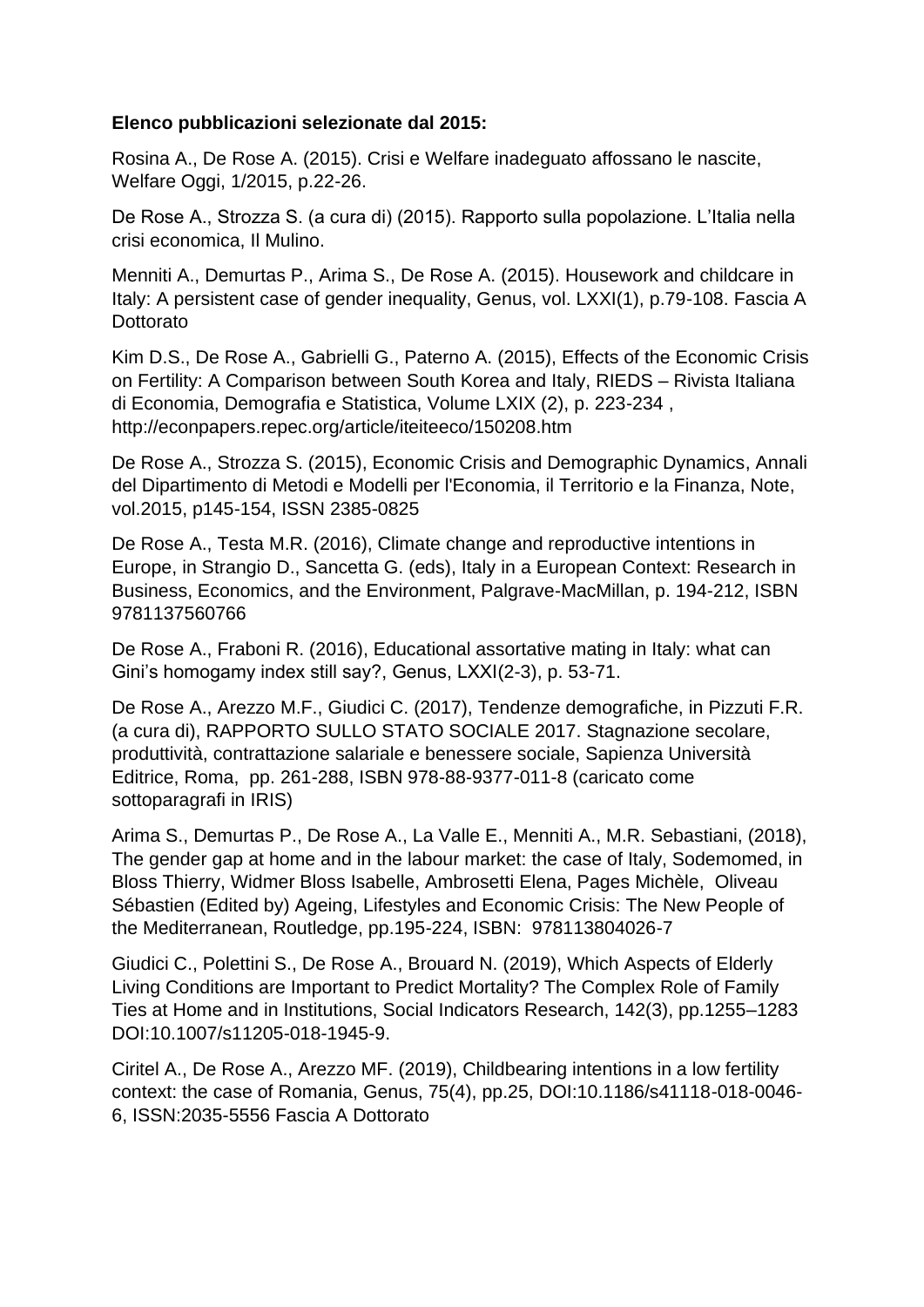Zannella M., De Rose (2019), Stability and change in family time transfers and workload inequality in Italian couples, Demographic Research, 40, pp. 49-60, .DOI: 10.4054/DemRes.2019.40.3, ISSN 2363-7064

Zannella M., De Rose (2019), Italians' use of time during the economic crisis: implications for the gender division of labour, Vienna Yearbook of Population Research, (Vol. 17), pp. 141–162, DOI: 10.1553/populationyearbook2019s141

De Rose A., Arezzo M.F., Polli C. (2019), Tendenze demografiche, invecchiamento della forza lavoro, aspetti settoriali del sistema produttivo italiano e confronti internazionali, in Pizzuti F.R. (a cura di), RAPPORTO SULLO STATO SOCIALE 2019. WELFARE PUBBLICO E WELFARE OCCUPAZIONALE, Sapienza Università Editrice, Roma, pp. 277-302, ISBN 978-88-9377-107-8

De Rose, A., Racioppi F., & Sebastiani, M.R. (2019). Exploring the relationship between fertility and well-being: What is smart? In Arbia, G., Peluso S., Pini A., Rivellini G. "Smart Statistics for Smart Applications.Book of Short Papers SIS2019", Pearson, ISBN: 9788891915108, pp. 805-810

De Rose A., Racioppi F., Checcucci P., Arezzo M.F., Polli C. (2019). The Workforce Aging and Challenges for Policy and for Business. The Case of Italy, Review of European Studies, 11(4), p.10.5539/res.v11n4p60, online first: http://www.ccsenet.org/journal/index.php/res/article/view/0/41304

Zannella, M., Aloé, E., Corsi, M., De Rose A. (2020), Work and care in the Covid-19 crisis: isn't it time for fathers?: INGENERE NEWSLETTER. - ISSN 2039-1838.

Pasqualini, M. & De Rose, A. (2020), Parent-child communication about sex and romantic feelings: does having older siblings make a difference?, Genus, 76(24), https://doi.org/10.1186/s41118-020-00097-0

Juarez F., De Rose A., Resta M.R. (2020). Mexico and Italy: Fertility intentions in settings at different stages of the fertility transition. MEMOTEF WP n. 167/2020, ISSN 2239-608X.

Caltabiano, M., Castiglioni, M. & De-Rose, A. Changes in the sexual behaviour of young people: Introduction. Genus 76, 38 (2020). https://doi.org/10.1186/s41118- 020-00107-1

Zannella, M, De Rose, A. (2020). Gender differences in the subjective perception of parenting time, Rivista Italiana di Economia, Demografia e Statistica, ISSN 0035- 6832, LXXIV(2), 49-60.

Rosina e al. (2020), I Rapporto Gruppo di Lavoro "Covid-19 e Demografia" presso Presidenza del Consiglio dei Ministri, Dipartimento per le politiche della famiglia http://famiglia.governo.it/media/2192/rapporto-gruppo-demografia-ecovid19\_1412020.pdf

De Rose, A., Racioppi F., & Sebastiani, M.R. (2020), Fertility and well-being in the Italian regions, Annali del Dipartimento di Metodi e Modelli per l'Economia, il Territorio e la Finanza, vol. 2020, 47-61